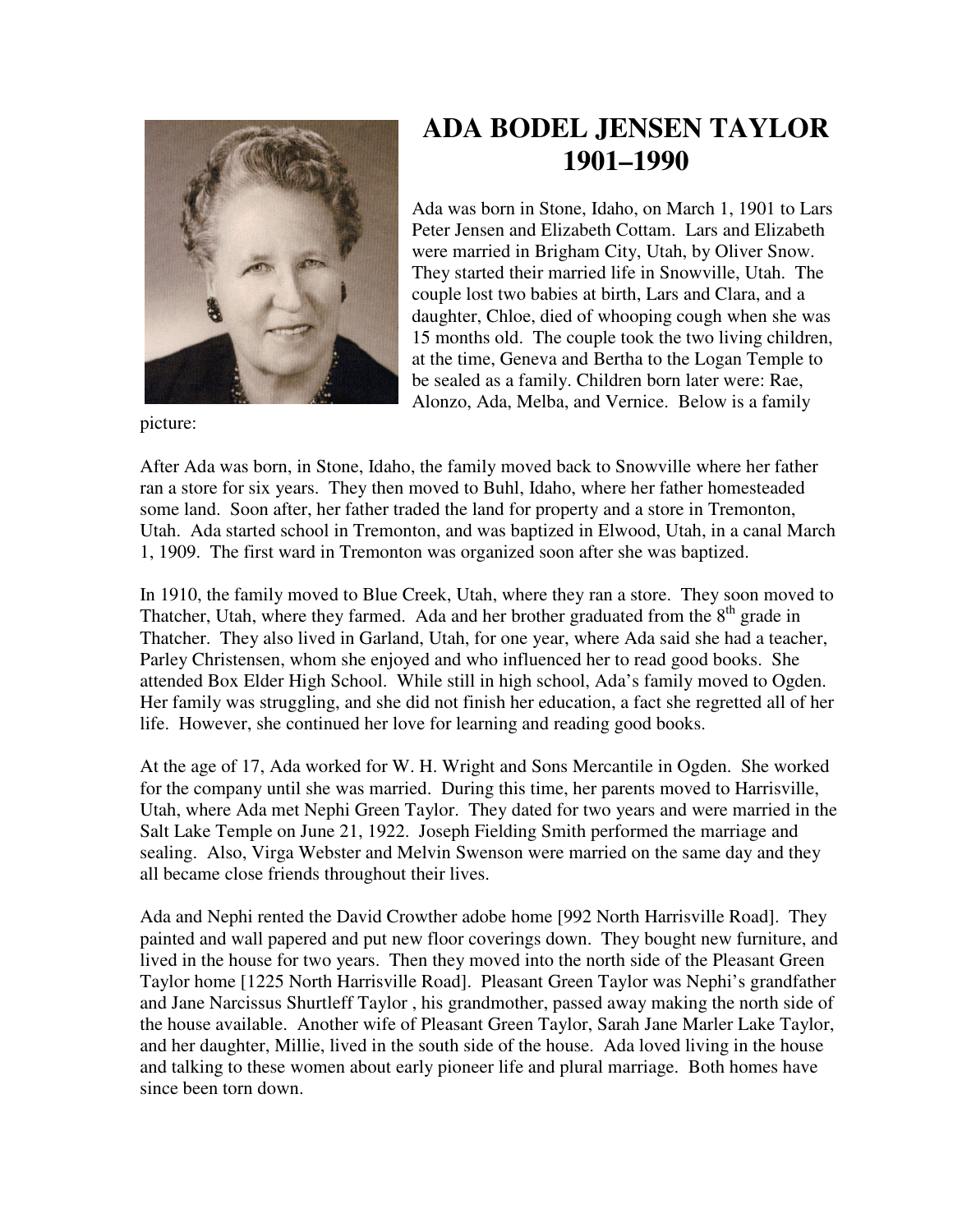In her young adult life, Ada faced much sickness and lost several babies. Bishop Richard R. D. Brown gave her a blessing in which he promised that she would raise a child. Also, Nephi's uncle, Levi J. Taylor, gave her a blessing and promised her that the baby she was carrying at the time would be a boy and that she would raise him. The baby, a boy, was born May 20, 1926, the birthday of Levi J. Taylor. He was given a name and a blessing by his grandfather Lars Peter Jensen on July 4, 1926, in the Harrisville church. Nephi and Ada named him Nephi Junior Taylor, and called him Junior.

When Junior was 2 years old, Ada started going to construction sites with her husband. Nephi, his brothers, and father were all working road construction away from home. The first trip she went on was in Salmon Idaho. They loaded up their Ford with all the needed furnishings for what she called their "little rag house." They had many interesting experiences, but since the men were working long days, she spent many lonely hours. The next year some of the other Taylor wives joined their husbands on the construction jobs, which helped with the loneliness. After Salmon, Idaho, they went to different construction jobs and lived in tents in Pocatello, Idaho, and Bryce Canyon. The men built the road around the rim of Bryce Canyon. After that they went to Coalville, Cove Fort, and Randolph, Utah.

On April 22, 1929, Ada gave birth to a baby girl. She was born at Nephi's parents' home. She only lived four hours, but before she died her grandfather Jensen gave her a name and a blessing. They named her Beverly. She was a beautiful baby with dark like Junior. Nephi was working in Salem, Idaho, at the time, but came home for the funeral, which they held at Nephi's parents' home. Ada had multiple miscarriages, which was a trial in her life. Ada later remarked: "I lost several babies, and when I get to thinking of that and feeling bad, I then think how thankful I should be to have one wonderful son. Many women don't even have that privilege."

In 1930, Ada and Nephi built a new home on the old Taylor estate at 1265 North Harrisville Road. They moved in December 1, 1930.

Ada was always a faithful member of the Church of Jesus Christ of Latter-day Saints, and served in many positions. She was a primary teacher and a teacher in a religion class; in 1934 she was called as a counselor to Florence Brown in the Young women's Mutual Improvement Association, where she served for four years. In September 1938, church leaders called her to be the Relief Society president of the LDS Harrisville Ward. She loved those who worked with her and was thankful for the blessings and all she learned in this position. When she was released as ward Relief Society President, she served on the Relief Society Stake Board, under the direction of Stake Relief Society President, Nellie Neal. She later served as a counselor in the ward Relief Society to Ellen Crowther, and later to Irene Crowther. In 1946, she served as the literary teacher in the ward Relief Society. In the mid 1960s, she went on a trip to Europe with the LDS Relief Society "Singing Mothers." Although Ada didn't sing with this group, Ada's good friend Sadie Parker arranged it so Ada could travel to Europe with them. Traveling to Europe was a dream of Ada's. Some of the

Ada Bodel Jensen Taylor 2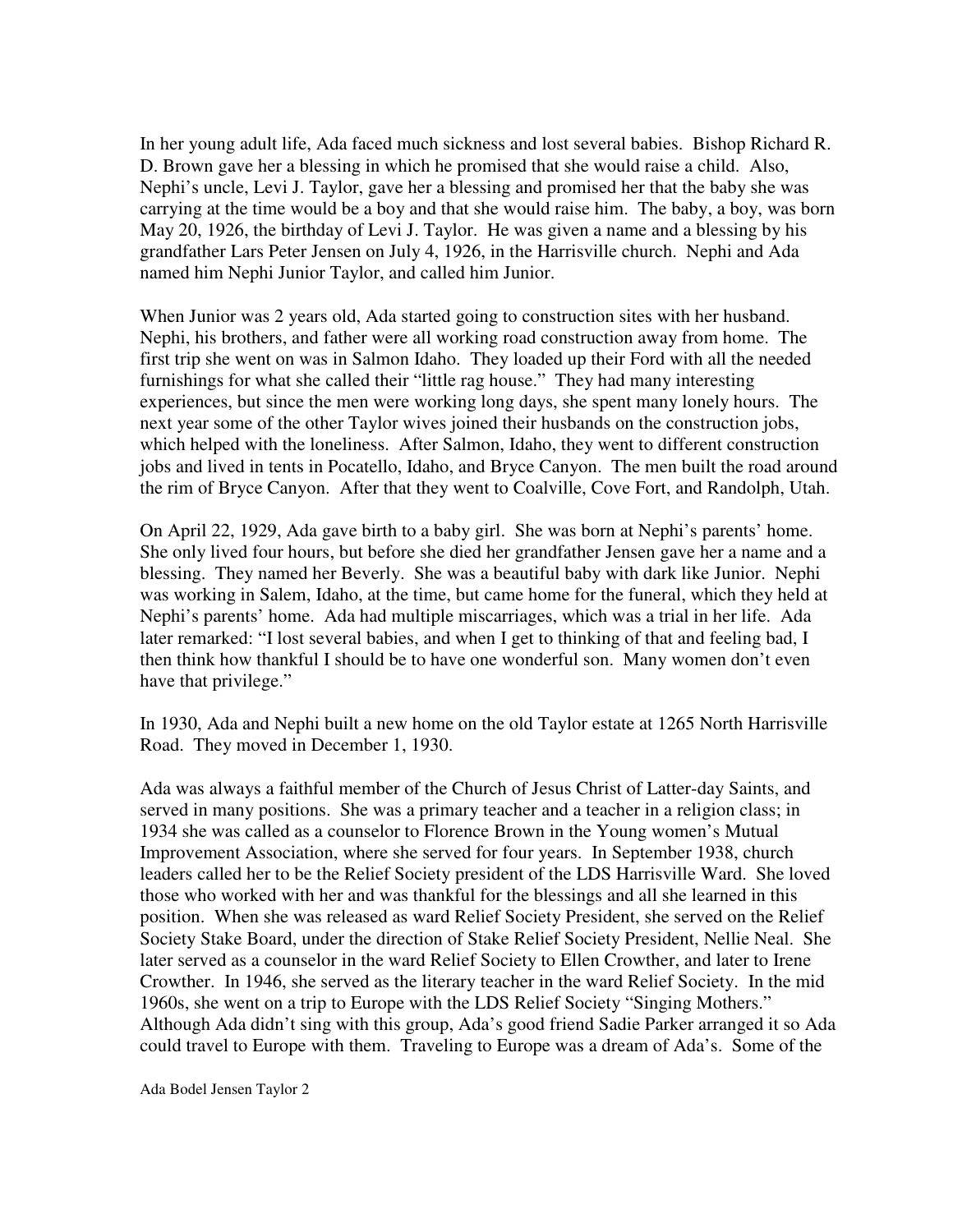highlights were seeing the home of William Shakespeare, Italy, and the Alps in Switzerland. She was thrilled to have traveled on the Queen Mary.

Her experience teaching in Relief Society helped Ada find the courage to follow one of her dreams. With her sister, Bertha's faith in her, she began giving book reviews. It was a dream she had always had, but never thought she would be capable of doing. Her first book review was Samuel Taylor's "Family Kingdom." She also reviewed "Lady Laura," and "Persia is my Heart," and other reviews. She was thrilled to be invited to give a book review in Snowville, her hometown.

Ada served as president of the Altruist Club. She was also a member of the Sarah Jane Taylor Camp of the Daughters of Utah Pioneers. She gave the lesson in the monthly meetings. In February 1963, company members elected her as president of the North Company of the DUP. In 1984 the Daughters of Utah Pioneers named Ada the Ogden Pioneer Queen. The group annually picks a woman with pioneer ancestry to ride on the DUP float in the July  $24<sup>th</sup>$  Parade.

Ada and Nephi looked forward to the time that their son, Nephi Junior, would go on a mission for the LDS Church. However, the country was engaged in World War II, and Junior, at the age of 18, enlisted in the Navy.

In 1945, he served in Guam where the battle was raging in the Pacific. He also served in Saipan and Kwajalein. In 1946, he helped install the communication mux for the atomic bomb test on Kwajalein. After his honorable discharge, he graduated from Weber College. On June 21, 1950, 28 years to the day after Ada and Nephi were married, they returned to the Salt Lake Temple to see Junior and his sweetheart, Carma Patterson married for time and eternity.

Ada loved her family. She had dreamed of the day she and Nephi would be grandparents. A good friend of Ada's, Margaret Masters, had a television show. Margaret showed a picture of Kim, Ada's first grandson, on her show much to Ada's delight. Junior and Carma's children were Kim Nephi, Susan Lee, Todd William, and Tracy Ann. They were the joy of Ada's life. She was grateful they lived close by in Harrisville.

In March 1966, Harrisville City appointed Ada as the Beautification Chairperson. She encouraged every citizen to become involved in the project. Using trucks, tractors, power rakes and mowers, the city became clean and beautiful. Committee members landscaped the grounds of the city building and improved roadways. It was a great success under her direction.

Ada had a wonderful sense of humor. The Harrisville Ward had for many years hosted an "Old Folks Day." In the mid 1980's church leaders wanted to change the name to "Senior Citizen's Day." Ada stood up and said, ". . . it has always been called Old Folks' Day. We all know we're old so why should we change it?"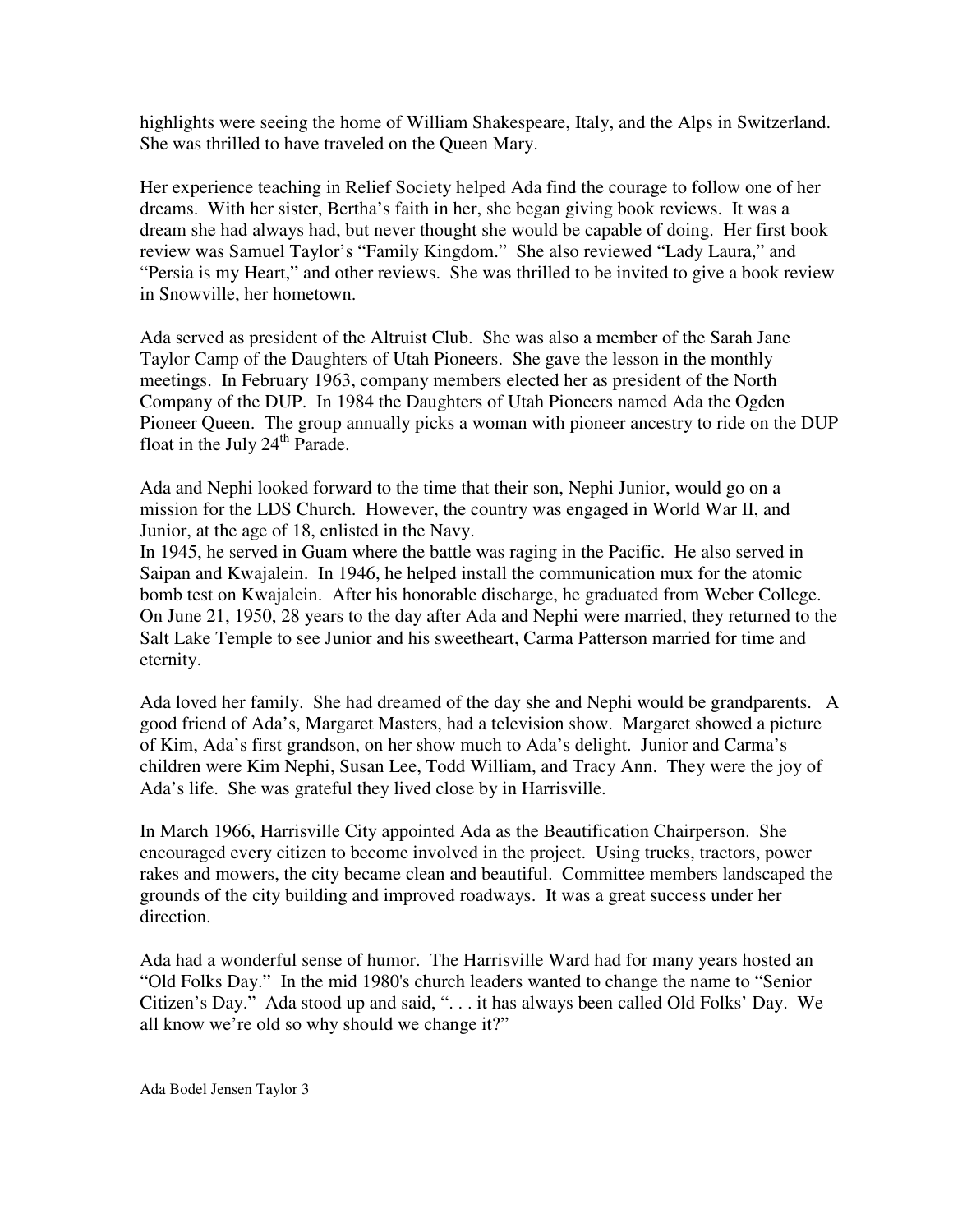On another occasion, Ada took her famous steamed pudding to a church social. She prepared the pudding by placing the ingredients in a shortening can and placing it in the oven in a pan of water, cooking it for three hours. She arrived at the church with her warm can. When she opened it up she found that there was no pudding inside. She was certain it must have dissolved or mysteriously disappeared, and it mystified everyone in the kitchen. When Ada returned home, she found the ingredients still on the cupboard. She had failed to put them in the can and had cooked the empty can for three hours. When she shared the story everyone laughed; but no one laughed harder than Ada. She had a wonderful sense of humor.

In 1981, Ada and Nephi celebrated their 80<sup>th</sup> birthdays - Ada having been born in March and Nephi in April of 1901. A year later, June 18, they celebrated their  $60<sup>th</sup>$  wedding anniversary.

Ada loved everyone she knew, and kept track of friends, family, and all of Harrisville's citizens in numerous scrapbooks filled with newspaper articles and pictures. Everyone Ada knew was Ada's friend.

Ada Taylor was an icon in Harrisville. She served in the community and church and was dedicated and faithful in all she did. Throughout her life she continued her love for learning and reading good books. Ada was heartbroken when their only surviving child, Nephi Junior, died on January 10, 1990, of cancer. Ada followed him in death ten months later, November 21, 1990. Her husband, Nephi, never really shared the loss of their son with her because his mind was not able to comprehend or remember that Junior had died. However, losing Junior coupled with trying to help Nephi cope with his dementia caused considerable stress in Ada. She began experiencing small stokes following Junior's death, and then she experienced a stoke that debilitated her completely. She joined her husband in a rest home for about one month before she died. Her husband, Nephi Green, followed her in death four years later, December 30, 1994.

## **SOURCE:**

Edwards, Shanna C, Joyce J. Larsson, and Joanne F. Christensen*. Harrisville Horizons*. Harrisville, Utah: Harrisville City, 2004. p. 187, 206, 259.

*Ogden Standard Examiner*. 27 June 1984 and 1 January 1995.

Taylor, Ada. Autobiography of Ada Taylor. Unpublished manuscript.